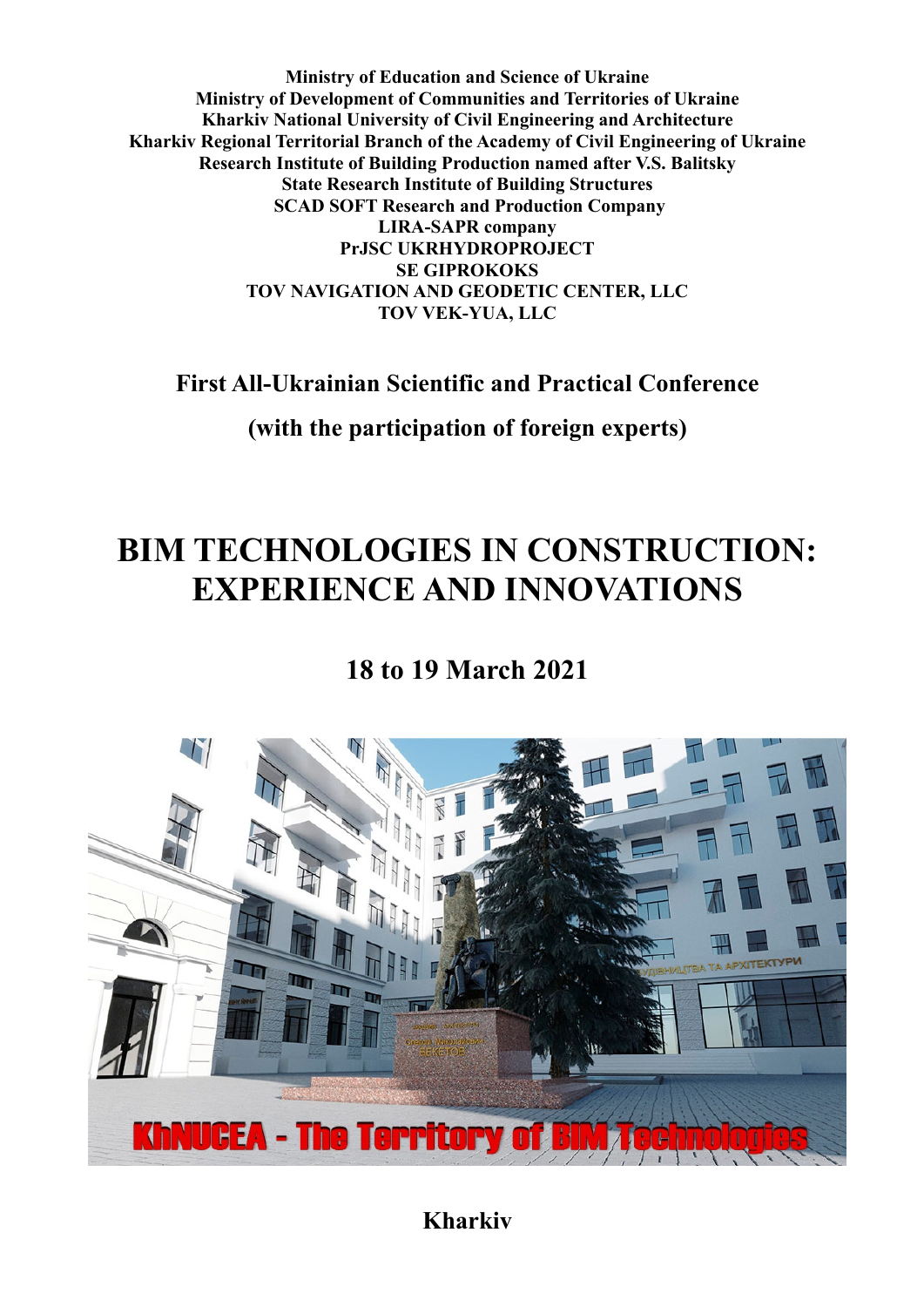#### **Dear colleagues,**

We are pleased to invite you to take part in our First All-Ukrainian Scientific and Practical Conference "BIM Technologies in Construction: Experience and Innovations" with the participation of foreign experts, which will take place from 18<sup>th</sup> to 19th March 2021 at Kharkiv National University of Civil Engineering and Architecture (KhNUCEA).

## **Several workshops will be held in the following areas:**

*1. Challenges in Building Information Modeling.*

*2. BIM Technologies in Architectural and Construction Design and Calculations.*

*3. BIM Technologies in Organizational and Technological Solutions in Construction.*

*4. BIM and Geoinformation Technologies in Construction.*

*5. BIM Management in Construction Project Lifecycle Management.*

*6. BIM Education in Educational Institutions for Architecture and Civil Engineering.*

*7. Smart City in Ukraine: from BIM to СIM.*

# **THE CONFERENCE WILL BE HELD IN A HYBRID ONSITE AND ONLINE MODE (The onsite conference will take place in the conference hall at Kharkiv National University of Civil Engineering and Architecture, auditorium 418)**

**Participation in the conference is FREE. Website of the conference: https://bim.kstuca.kharkov.ua**

Conference languages: Ukrainian, English.

# *Organizing and Scientific Committee of the Conference:*

**Cherednik Dimitry Leonidovych**, Candidate of Technical Sciences, Rector of KhNUCEA (Chairman);

**Goncharenko Dmytro Fedorovych**, Doctor of Technical Sciences, Prorector (Vice-Rector) for Research and Pedagogical Work of KhNUCEA (Co-Chairman);

**Shumakov Igor Valentynovych**, Doctor of Technical Sciences, Head of the Department of Building Production Technology, KhNUCEA (Co-Chairman);

**Butnik Svitlana Volodymyrivna**, Candidate of Technical Sciences, Associate Professor at the Department of Building Production Technology, KhNUCEA (Executive Secretary);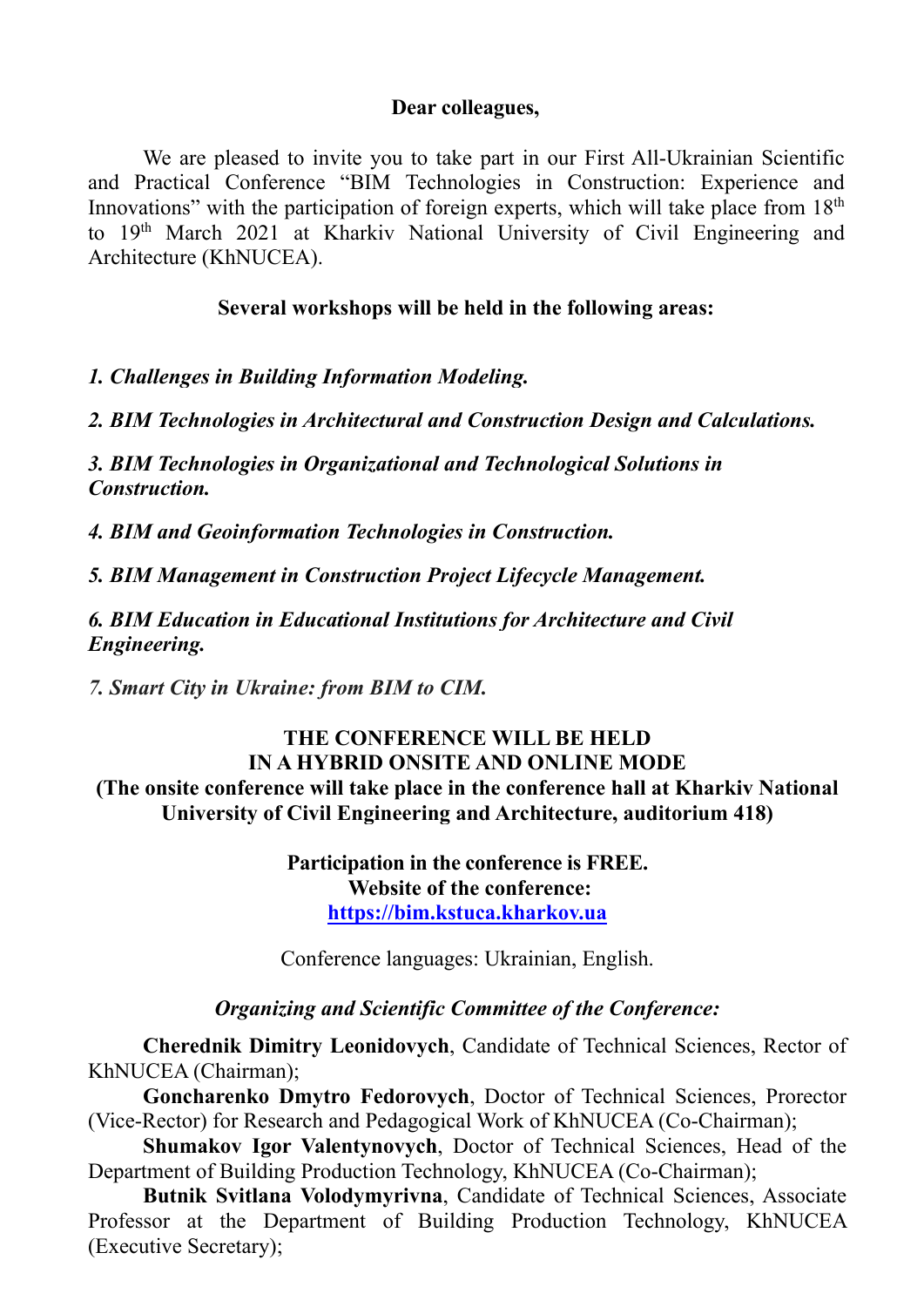**Voskobiynyk Olena Pavlivna**, Doctor of Technical Sciences, Acting Director General of the Directorate of Technical Regulation in Construction of the Ministry of Regional Development of Ukraine;

**Farenyuk Gennady Grygorovych**, Doctor of Technical Sciences, Director of State Research Institute of Building Structures;

**Grigorovsky Petro Yevgenovych**, Doctor of Technical Sciences, Acting Director of Research Institute of Building Production named after V.S. Balitsky;

**Kryksunov Eduard Zinoviyovych**, Candidate of Technical Sciences, Director of SCAD SOFT Research and Production Company;

**Barabash Maria Sergiivna**, Doctor of Technical Sciences, General Director of LIRA-SAPR company;

**Vaynberg Oleksandr Isaakovych**, Doctor of Technical Sciences, Deputy General Director of PrJSC UKRHYDROPROJECT;

**Kravchenko Oleksandr Mykhaylovych**, Candidate of Technical Sciences, Deputy Director for Research and Technical Work at SE GIPROKOKS;

**Gorb Oleksandr Ivanovych**, Candidate of Technical Sciences, Director of TOV NAVIGATION AND GEODETIC CENTER, LLC;

**Semionichev Yegor Yuriyovych**, Director of TOV VEK-YUA, LLC;

**Kabus Oleksiy Vasyliovych**, Candidate of Technical Sciences, Head of the Research and Development Sector at KhNUCEA;

**Samorodov Oleksandr Vitaliyovych**, Doctor of Technical Sciences, Head of the Department of Geotechnics, Underground and Hydrotechnical Structures at KhNUCEA;

**Fomenko Oksana Oleksiivna**, Doctor of Architecture, Head of the Department of Innovative Technologies of Architectural Environment Design at KhNUCEA;

**Danilov Sergiy Mykhaylovych**, Doctor of Architecture, Head of the Department of Fine and Decorative Arts at KhNUCEA;

**Vinogradov Vitaliy Volodymyrovych**, Assistant Lecturer of the Department of Structural and Theoretical Mechanics at KhNUCEA, General Director of TOV BIMPRUV, LLC.

Procedure:

#### **18 March 2021**

9:00 - 10:00 Registration of participants 10:00 - 15:00 Plenary session

#### **19 March 2021**

10:00 - 16:00 Conference workshop sessions 16:00 Closing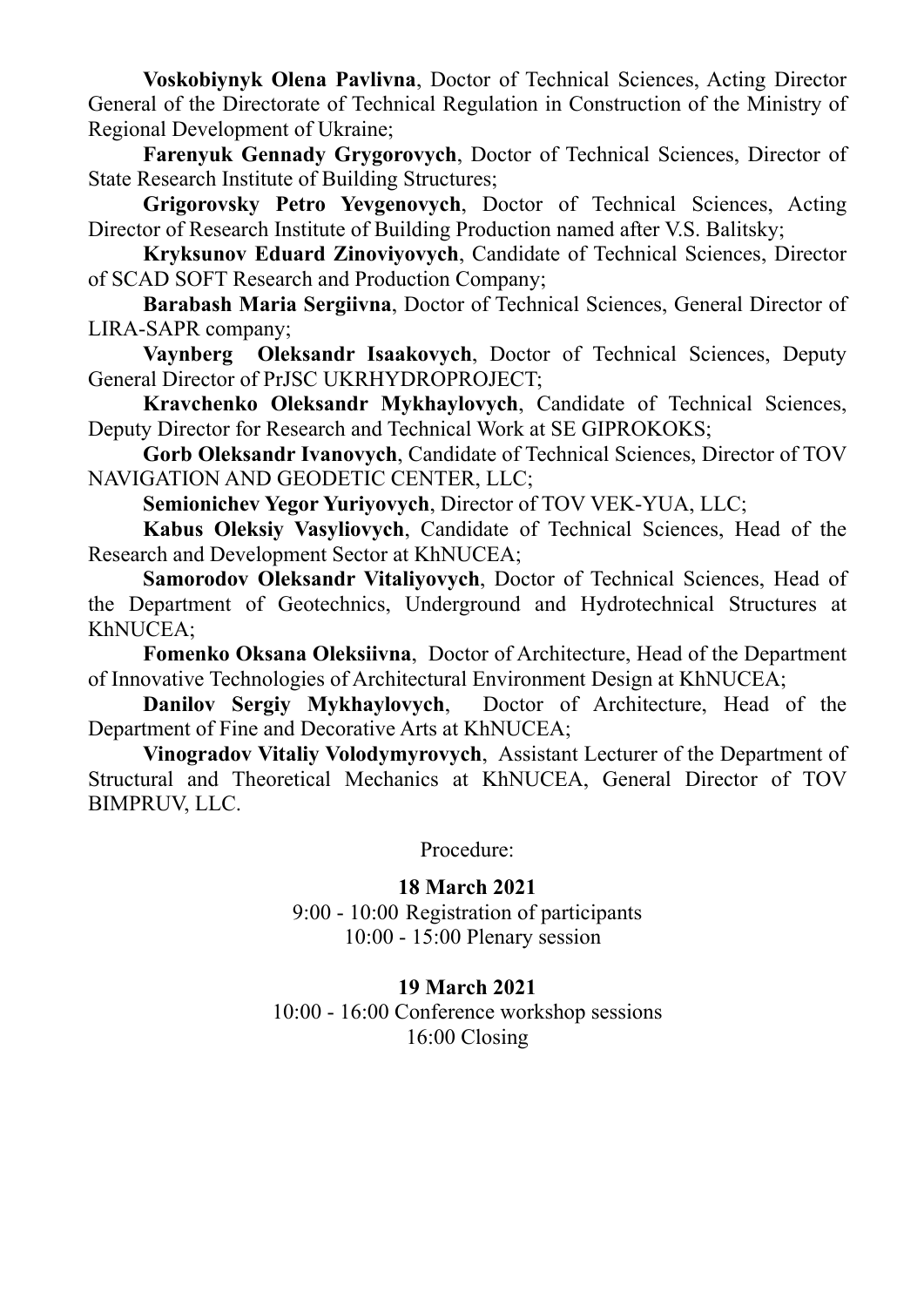#### **Plenary Session**

**1. Concept of Implementation of BIM Technologies in Ukraine. Roadmap for Practical Implementation.**

**Voskobiynyk Olena Pavlivna***, Acting Director General of the Directorate of Technical Regulation in Construction of the Ministry of Regional Development of Ukraine.*

**2. Experience and Prospects of Passing the Examination of Project Documents for Construction in BIM Format.** 

**Berendeeva Olena Vasylivna**, *Director of SE UKRDERZHBUDEKSPERTYZA*.

**3. Using Laser Scanning for BIM Model Control.**

**Gorb Oleksandr Ivanovych***, Director of TOV NAVIGATION AND GEODETIC CENTER, LLC.* 

**4. BIM as an Integral Part of Large Projects in the US Market: Approaches, Experience, Benefits.** 

**Malyarenko Vyacheslav Oleksandrovych**, *BIM Manager at TOV VEK-YUA, LLC*.

# **5. Concept of Introducing BIM Technologies in the Educational Process at KhNUCEA in Specialty 192 Construction and Civil Engineering.**

**Spirande Karina Vitaliyivna**, *Guarantor of the educational program in specialty 192 Construction and Civil Engineering, Associate Professor of the Department of Reinforced Concrete and Stone Structures at KhNUCEA.*

**Gerasimenko Volodymyr Vitaliyovych**, *Head of the Department of Graphics at KhNUCEA.* 

## **6. SMART CITY: BIG DATA Management Concept in Architecture and Urban Planning.**

**Fomenko Oksana Oleksiivna***, Head of the Department of Innovative Technologies of Architectural Environment Design at KhNUCEA.*

**Danilov Sergiy Mykhaylovych**,*Head of the Department of Fine and Decorative Arts at KhNUCEA.*

**Vinogradov Vitaliy Volodymyrovych**,*Assistant Lecturer of the Department of Structural and Theoretical Mechanics at KhNUCEA, General Director of TOV BIMPRUV, LLC.* 

**Conference papers will be published in the electronic collection of conference abstracts and published on the official website of the university. Each participant will receive a certificate of participation in the conference.**

In addition to abstracts, conference participants may publish an article (5 to 12 pages) in the scientific professional publication "Scientific Bulletin of Construction"; the terms of publication can be found on the website:

https://vestnik-construction.com.ua